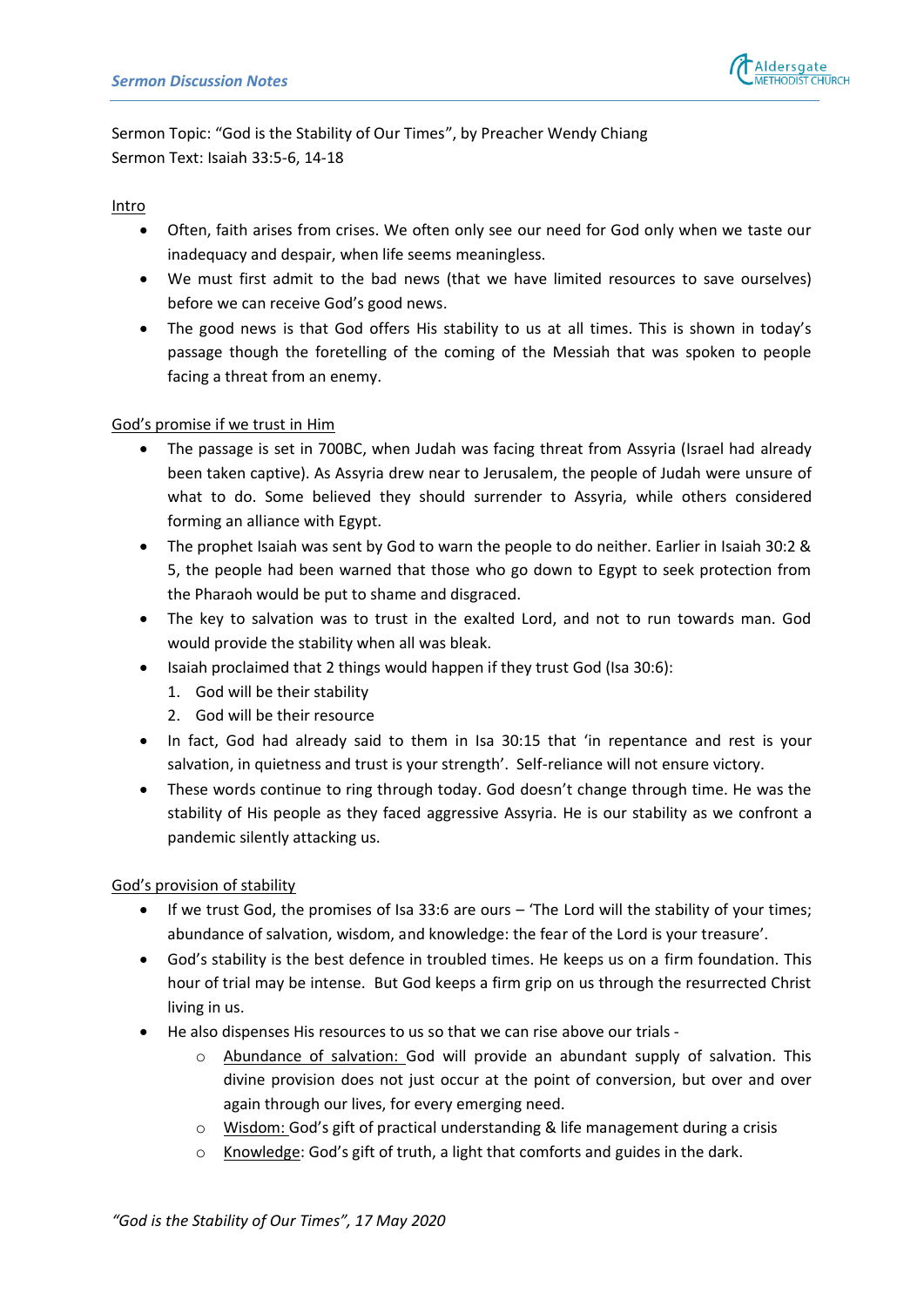

 $\circ$  Fear of the Lord:  $-$  This is not a product of our emotional effort, but a divine gift, to help us stick to what is holy.

# Obstacles to experiencing God's stability and resources

- If God provides stability and resources, why don't we experience it all the time? Isa 33:14 states that 'sinners in Zion are afraid; trembling has seized the godless: "Who among us can live with the devouring (holy) fire? Who among us can live with everlasting flames?" They could not access His benefits because they refused to forsake their ways.
- The "godless" in this verse was not said in reference to unbelievers. The prophet Isaiah was raised by God to speak to a people who know Him, but who had forsaken Him (they were believers of God).
- While we have trusted in Jesus as our Saviour and have received salvation, we still give in to the capacity to sin. Christians can be godless too. Godless is to be god-less, dismissing Him as negligible (like an insurance plan that is only activated in an emergency).
- Verse 7 warns us that a sinful, godless life will lead to ruin. Any human effort to resolve problems without God will leave us buffeted and exhausted.
- "True Christians don't succeed completely in destroying the sinful nature on earth. They have to fix it to the cross and be determined to keep it there till it expires – John Brown
- The apostle Paul also exhorts us to crucify our old nature. Resisting God is the reason why we cannot experience His stability and resources.

# Enjoying God's presence and experiencing His safety

- Today's text speaks of a posture that God demands of His people (Isa 33:15-18a). If we want to enjoy God's presence and experience His safety (v15), we must:
	- o Walk rightly in our behaviour and lifestyle
	- o Speak honestly and sincerely
	- o Be fair & just in our dealings
	- o Take care of our thought life
- It is difficult to walk in God's requirements on our own. This is why Jesus gives us the indwelling Holy Spirit who empowers us to live the obedient life God requires of us.
- Let us choose to ue this pandemic pause to attend to the essential business of repenting from self-centredness, re-prioritise our worship of God, re-focus our growth on Christ, and rendering acts of mercy to the helpless and the weak.
- As the presence of God is enjoyed, the fear of trouble will decrease. God's refuge is top security. We will have no lack of provision and protection.
- "God has not promised skies always blue, flower strewn pathways all our lives through. He has not promised sun without rain, joy without sorrow, peace without pain. But God has promised strength for the day, rest for the labour, light for the way. Yes, He has promised grace for the trials, help from above, unfailing sympathy, undying love" - Annie Johnson Flint
- God invites us again today: Will you let ME be the stability of your time? God can be trusted. Let us hope in Him.